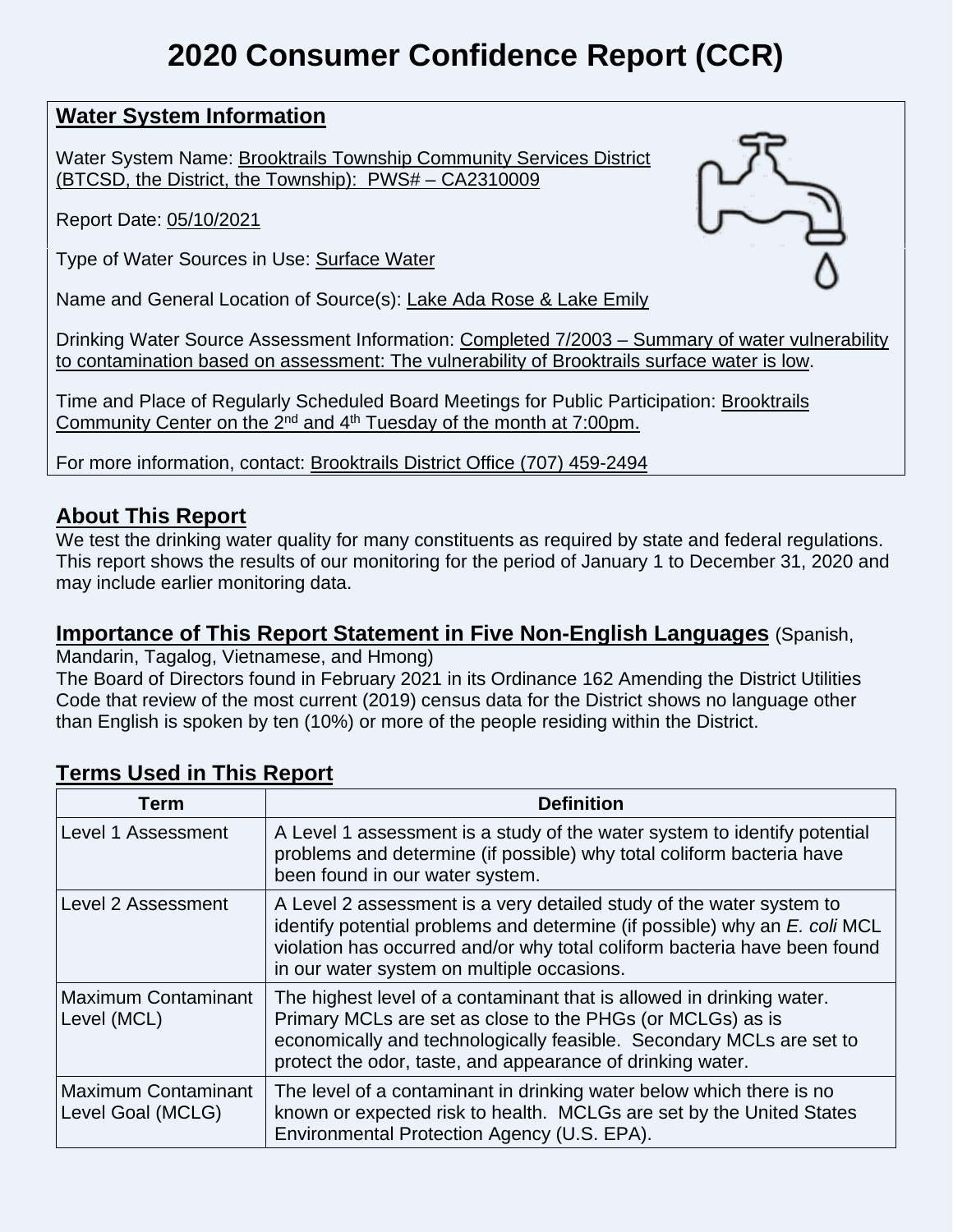| <b>Term</b>                                                          | <b>Definition</b>                                                                                                                                                                                            |
|----------------------------------------------------------------------|--------------------------------------------------------------------------------------------------------------------------------------------------------------------------------------------------------------|
| <b>Maximum Residual</b><br><b>Disinfectant Level</b><br>(MRDL)       | The highest level of a disinfectant allowed in drinking water. There is<br>convincing evidence that addition of a disinfectant is necessary for control<br>of microbial contaminants.                        |
| <b>Maximum Residual</b><br><b>Disinfectant Level Goal</b><br>(MRDLG) | The level of a drinking water disinfectant below which there is no known<br>or expected risk to health. MRDLGs do not reflect the benefits of the use<br>of disinfectants to control microbial contaminants. |
| <b>Primary Drinking Water</b><br>Standards (PDWS)                    | MCLs and MRDLs for contaminants that affect health along with their<br>monitoring and reporting requirements, and water treatment requirements.                                                              |
| <b>Public Health Goal</b><br>(PHG)                                   | The level of a contaminant in drinking water below which there is no<br>known or expected risk to health. PHGs are set by the California<br>Environmental Protection Agency (CA EPA).                        |
| <b>Regulatory Action Level</b><br>(AL)                               | The concentration of a contaminant which, if exceeded, triggers treatment<br>or other requirements that a water system must follow.                                                                          |
| <b>Secondary Drinking</b><br><b>Water Standards</b><br>(SDWS)        | MCLs for contaminants that affect taste, odor, or appearance of the<br>drinking water. Contaminants with SDWSs do not affect the health at the<br><b>MCL</b> levels.                                         |
| <b>Treatment Technique</b><br>(TT)                                   | A required process intended to reduce the level of a contaminant in<br>drinking water.                                                                                                                       |
| Variances and<br><b>Exemptions</b>                                   | Permissions from the State Water Resources Control Board (State Board)<br>to exceed an MCL or not comply with a treatment technique under certain<br>conditions.                                             |
| <b>ND</b>                                                            | Not detectable at testing limit/non-detect.                                                                                                                                                                  |
| ppm                                                                  | parts per million or milligrams per liter (mg/L)                                                                                                                                                             |
| ppb                                                                  | parts per billion or micrograms per liter (µg/L)                                                                                                                                                             |
| ppt                                                                  | parts per trillion or nanograms per liter (ng/L)                                                                                                                                                             |
| ppq                                                                  | parts per quadrillion or picograms per liter (pg/L)                                                                                                                                                          |
| pCi/L                                                                | picocuries per liter (a measure of radiation)                                                                                                                                                                |

## **Sources of Drinking Water & Contaminants that May Be Present in Source Water**

The sources of drinking water (both tap water and bottled water) include rivers, lakes, streams, ponds, reservoirs, springs, and wells. As water travels over the surface of the land or through the ground, it dissolves naturally-occurring minerals and, in some cases, radioactive material, and can pick up substances resulting from the presence of animals or from human activity. Contaminants that may be present in source water include:

- Microbial contaminants, such as viruses and bacteria, that may come from sewage treatment plants, septic systems, agricultural livestock operations, and wildlife.
- Inorganic contaminants, such as salts and metals, that can be naturally-occurring or result from urban stormwater runoff, industrial or domestic wastewater discharges, oil and gas production, mining, or farming.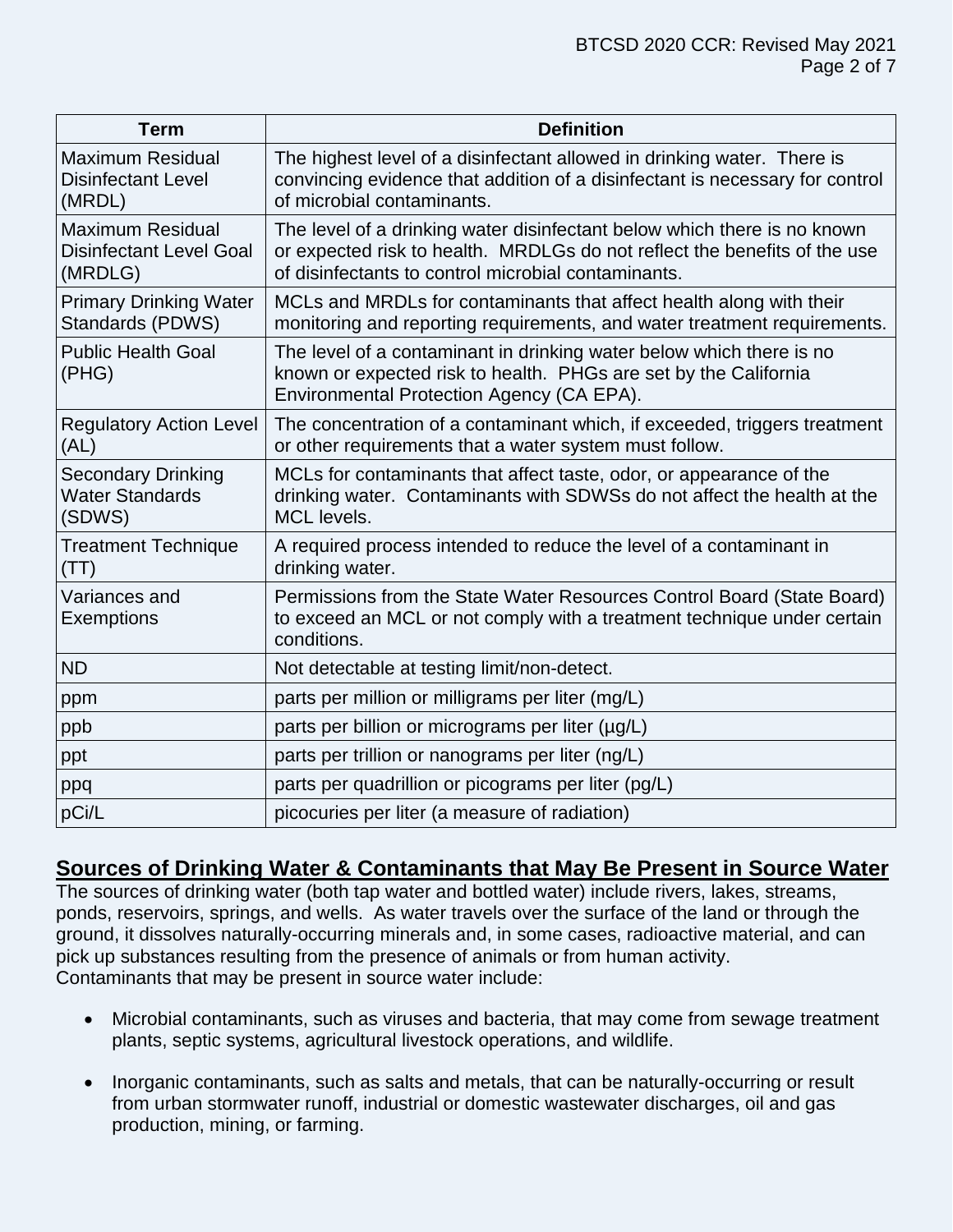- µPesticides and herbicides, that may come from a variety of sources such as agriculture, urban stormwater runoff, and residential uses.
- Organic chemical contaminants, including synthetic and volatile organic chemicals, that are byproducts of industrial processes and petroleum production, and can also come from gas stations, urban stormwater runoff, agricultural application, and septic systems.
- Radioactive contaminants, that can be naturally-occurring or be the result of oil and gas production and mining activities.

## **Regulation of Drinking Water and Bottled Water Quality**

In order to ensure that tap water is safe to drink, the U.S. EPA and the State Board prescribe regulations that limit the amount of certain contaminants in water provided by public water systems. The U.S. Food and Drug Administration regulations and California law also establish limits for contaminants in bottled water that provide the same protection for public health.

# **About Your Drinking Water Quality**

#### **Drinking Water Contaminants Detected**

Tables 1, 2, 3, 4, 5, and 6 list all of the drinking water contaminants that were detected during the most recent sampling for the constituent. The presence of these contaminants in the water does not necessarily indicate that the water poses a health risk. The State Board allows us to monitor for certain contaminants less than once per year because the concentrations of these contaminants do not change frequently. Some of the data, though representative of the water quality, are more than one year old. Any violation of an AL, MCL, MRDL, or TT is asterisked. Additional information regarding the violation is provided later in this report.

#### **Table 1. Sampling Results Showing the Detection of Coliform Bacteria**

| Completed when bacteria are detected. |  |  |  |
|---------------------------------------|--|--|--|
|---------------------------------------|--|--|--|

| Microbiological<br><b>Contaminants</b>                                     | <b>Highest No.</b><br>Οf<br><b>Detections</b> | No. of<br><b>Months in</b><br><b>Violation</b> | <b>MCL</b>                                                                                                                                   | <b>MCLG</b>    | <b>Typical Source</b><br>of Bacteria       |
|----------------------------------------------------------------------------|-----------------------------------------------|------------------------------------------------|----------------------------------------------------------------------------------------------------------------------------------------------|----------------|--------------------------------------------|
| <b>Total Coliform</b><br><b>Bacteria</b><br>(State Total<br>Coliform Rule) | (In a month)<br>2020                          | $\overline{0}$                                 | 1 positive monthly<br>sample (a)                                                                                                             | $\overline{0}$ | Naturally present<br>in the<br>environment |
| <b>Fecal Coliform or</b><br>E. coli<br>(State Total<br>Coliform Rule)      | (In the year)<br>2020                         | $\overline{0}$                                 | A routine sample and<br>a repeat sample are<br>total coliform positive,<br>and one of these is<br>also fecal coliform or<br>E. coli positive | <b>None</b>    | Human and<br>animal fecal<br>waste         |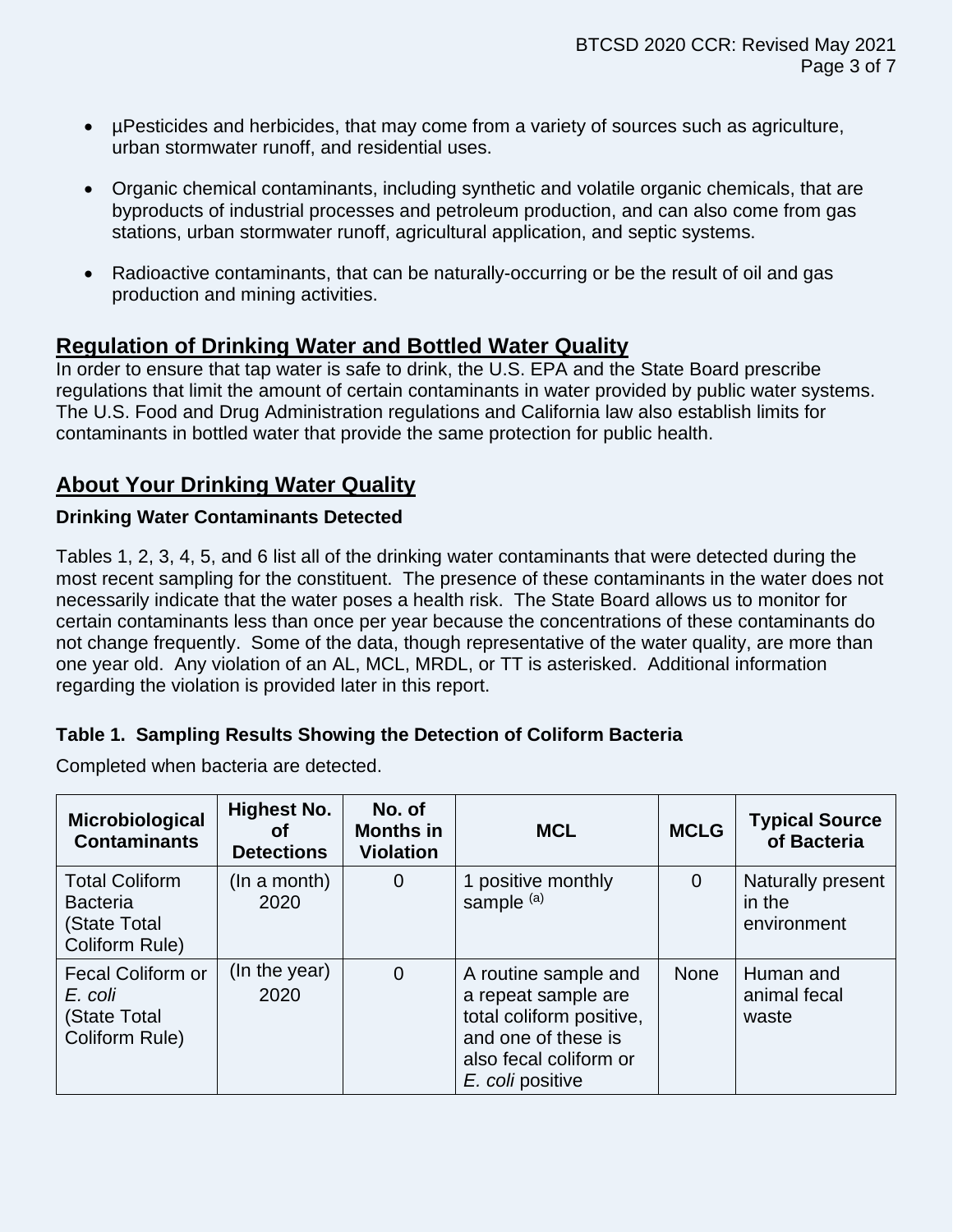| Microbiological<br><b>Contaminants</b>                       | <b>Highest No.</b><br>οf<br><b>Detections</b> | No. of<br><b>Months in</b><br><b>Violation</b> | <b>MCL</b> | <b>MCLG</b> | <b>Typical Source</b><br>of Bacteria |
|--------------------------------------------------------------|-----------------------------------------------|------------------------------------------------|------------|-------------|--------------------------------------|
| E. coli<br>(Federal Revised<br><b>Total Coliform</b><br>Rule | (In the year)<br>2020                         | 0                                              | (b)        |             | Human and<br>animal fecal<br>waste   |

(a) One positive monthly samples is a violation of the MCL

(b) Routine and repeat samples are total coliform-positive and either is *E. coli*-positive; system fails to take repeat samples following *E. coli*-positive routine sample; or, system fails to analyze total coliform-positive repeat sample for *E. coli*.

## **Table 2. Sampling Results Showing the Detection of Lead and Copper**

Completed when lead or copper is detected at all in the last sample set.

| and<br>Copper<br>Lead | Date<br>Sample        | <u>ვ</u><br>Ω<br>Collected<br><u>ន</u><br>៑<br>$\frac{1}{2}$ | <b>Detected</b><br>ercentile<br>മ<br>Level<br>90 <sup>th</sup> | <b>Sites</b><br>Exceeding<br>$\dot{\mathbf{z}}$ | ₹   | <b>UHC</b> | <u>ත</u><br>ටා<br><b>Sampl</b><br>uestil<br><u>ರ</u><br>σ<br><b>bead</b><br>Œ<br>0<br>Z | ω<br>nant<br><u>g</u><br>Contami<br>Typical                                                                                               |
|-----------------------|-----------------------|--------------------------------------------------------------|----------------------------------------------------------------|-------------------------------------------------|-----|------------|-----------------------------------------------------------------------------------------|-------------------------------------------------------------------------------------------------------------------------------------------|
| Lead<br>(ppb)         | 10/01/18-<br>11/30/18 | 40                                                           | 0.06                                                           | $\Omega$                                        | 15  | 0.2        | None                                                                                    | Internal corrosion of<br>household water plumbing<br>systems; discharges from<br>industrial manufacturers;<br>erosion of natural deposits |
| Copper<br>(ppm)       | 10/01/18-<br>11/30/18 | 40                                                           | 0.077                                                          | $\Omega$                                        | 1.3 | 0.3        | <b>Not</b><br>Applicable<br>(N/A)                                                       | Internal corrosion of<br>household plumbing<br>systems; erosion of natural<br>deposits; leaching from<br>wood preservatives               |

#### **Table 3. Sampling Results for Sodium and Hardness**

| <b>Chemical or</b><br><b>Constituent (and</b><br>reporting units) | <b>Sample</b><br>Date | Level<br><b>Detected</b> | <b>Range of</b><br><b>Detections</b> | <b>MCL</b>  | <b>PHG</b><br>(MCLG) | <b>Typical Source of</b><br><b>Contaminant</b>                                                                                      |
|-------------------------------------------------------------------|-----------------------|--------------------------|--------------------------------------|-------------|----------------------|-------------------------------------------------------------------------------------------------------------------------------------|
| Sodium (Na) (ppm)                                                 | 06/18/2020            | $7.2$ Mg/I               | N/A                                  | <b>None</b> | None                 | Salt present in the<br>water and is generally<br>naturally occurring                                                                |
| Hardness (ppm)                                                    | 06/18/2020            | $35$ Mg/I                | N/A                                  | <b>None</b> | <b>None</b>          | Sum of polyvalent<br>cations present in the<br>water, generally<br>magnesium and calcium,<br>and are usually naturally<br>occurring |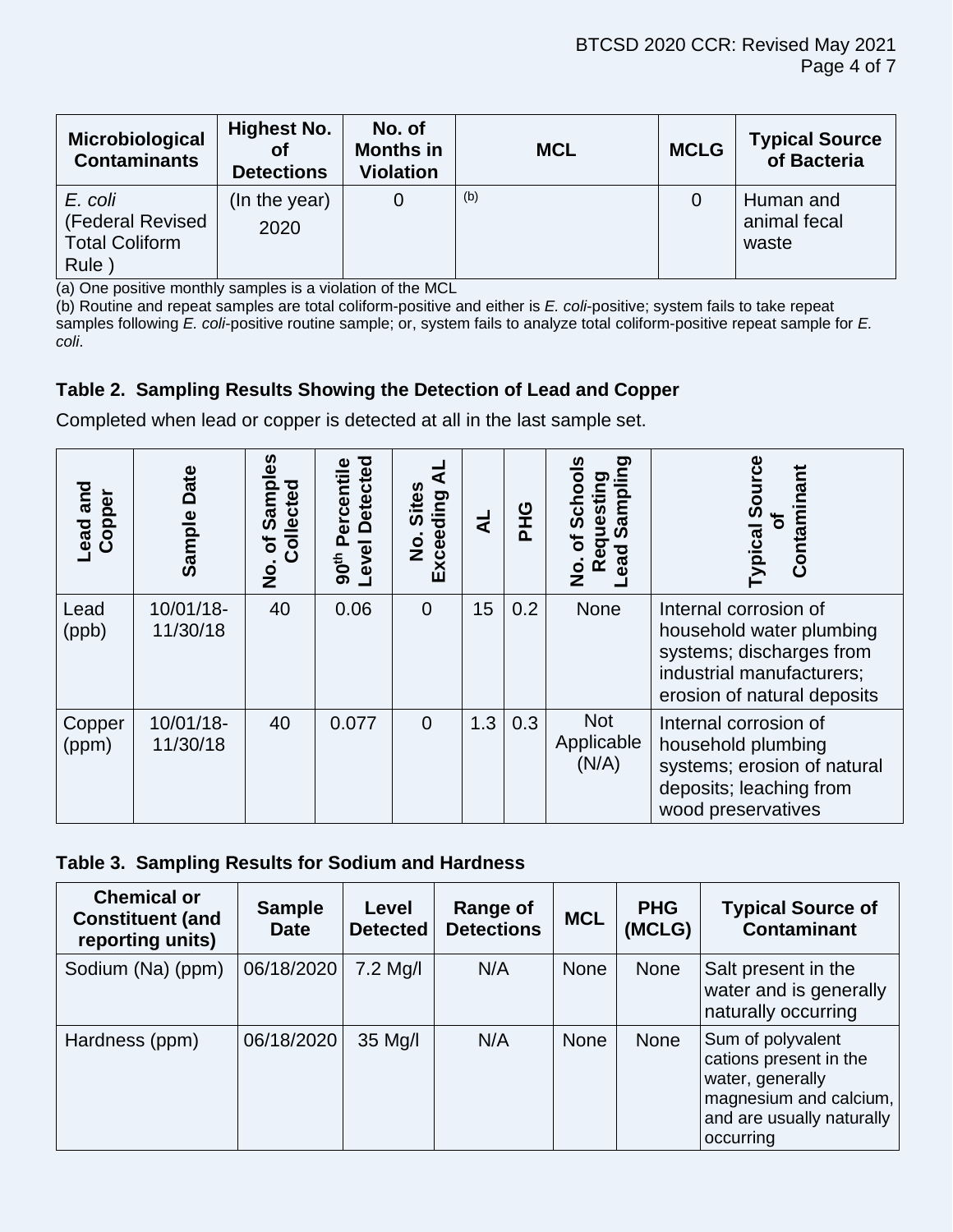| <b>Chemical or</b><br><b>Constituent (and</b><br>reporting units) | <b>Sample</b><br><b>Date</b> | Level<br><b>Detected</b>   | <b>Range of</b><br><b>Detections</b> | <b>MCL</b><br>[MRDL] | <b>PHG</b><br>(MCLG)<br>[MRDLG] | <b>Typical Source</b><br>of Contaminant                                                                        |
|-------------------------------------------------------------------|------------------------------|----------------------------|--------------------------------------|----------------------|---------------------------------|----------------------------------------------------------------------------------------------------------------|
| Aluminum (AI)                                                     | 06/18/2020                   | $<$ 50 µg/L                | N/A                                  | 1000<br>$\mu$ g/L    | N/A                             | Erosion of natural<br>deposits:<br>Residue from some<br>surface water<br>treatment processes                   |
| Arsenic (As)                                                      | 06/18/2020                   | $<$ 2.0 $\mu$ g/L          | N/A                                  | $10 \mu g/L$         | N/A                             | Erosion of natural<br>deposits:<br>Runoff from orchards;<br>Glass/electronics<br>production wastes             |
| Barium (Ba)                                                       | 06/18/2020                   | $<$ 100 µg/L               | N/A                                  | 1000<br>$\mu$ g/L    | N/A                             | Discharge of oil<br>drilling wastes and<br>from metal refineries;<br>Erosion of natural<br>deposits            |
| <b>Total Organic</b><br>Carbon (TOC)                              | 06/18/2020                   | <b>ND</b>                  | .82-2.32<br>Mg/l                     | <b>None</b>          | N/A                             | TOC has no health<br>effects. However,<br>TOC provides a<br>medium for forming<br>disinfection by-<br>products |
| Total (TTHM)<br><b>Trihalomethanes</b>                            | 06/18/2020                   | $28.96 -$<br>39.82 µg/L    | 18.24-72.38<br>$\mu$ g/L             | 80 µg/L              | N/A                             | By-product of drinking<br>water chlorination                                                                   |
| <b>Haloacetic Acids</b><br>(HAA)                                  | 06/18/2020                   | $12.0 - 13.9$<br>$\mu$ g/L | $7.3 - 27.6$<br>$\mu$ g/L            | 600 µg/L             | N/A                             | By-product of drinking<br>water chlorination                                                                   |

### **Table 4. Detection of Contaminants with a Primary Drinking Water Standard**

## **Table 5. Detection of Contaminants with a Secondary Drinking Water Standard**

| <b>Chemical or</b><br><b>Constituent (and</b><br>reporting units) | <b>Sample</b><br><b>Date</b> | Level<br><b>Detected</b> | <b>Range of</b><br><b>Detections</b> | <b>SMCL</b> | <b>PHG</b><br>(MCLG) | <b>Typical Source</b><br>of Contaminant                                                                         |
|-------------------------------------------------------------------|------------------------------|--------------------------|--------------------------------------|-------------|----------------------|-----------------------------------------------------------------------------------------------------------------|
| Copper (Cu)                                                       | 06/18/2020                   | $130 \mu g/L$            | N/A                                  | 1000 µg/L   | N/A                  | Internal corrosion of<br>household plumbing<br>systems;<br>Erosion of natural<br>deposits:<br>Industrial wastes |
| Iron $(Fe)$                                                       | 06/18/2020                   | $<$ 100 µg/L             | N/A                                  | 300 µg/L    | N/A                  | Leaching from natural<br>deposits:<br>Industrial wastes                                                         |
| Manganese (Mn)                                                    | 06/18/2020                   | 58 µg/L                  | N/A                                  | 50 µg/L     | N/A                  | Leaching from natural<br>deposits:<br>Industrial wastes                                                         |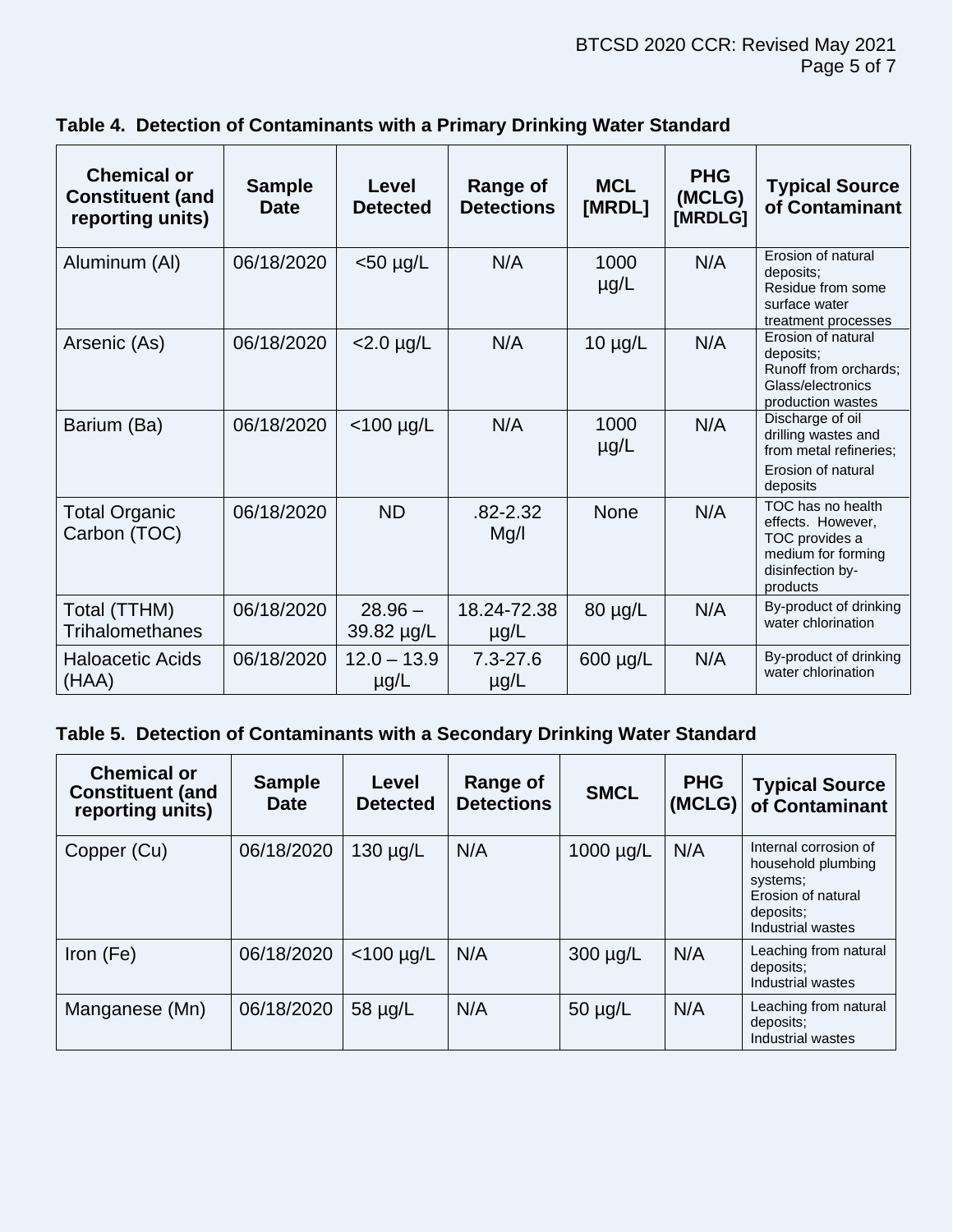| <b>Chemical or</b><br><b>Constituent (and</b><br>reporting units) | <b>Sample</b><br><b>Date</b> | Level<br><b>Detected</b> | Range of<br><b>Detections</b> | <b>Notification</b><br>Level | <b>Health Effects</b><br>Language |
|-------------------------------------------------------------------|------------------------------|--------------------------|-------------------------------|------------------------------|-----------------------------------|
| N/A                                                               | N/A                          | ND                       | N/A                           | N/A                          | N/A                               |

#### **Table 6. Detection of Unregulated Contaminants**

#### **Additional General Information on Drinking Water**

Drinking water, including bottled water, may reasonably be expected to contain at least small amounts of some contaminants. The presence of contaminants does not necessarily indicate that the water poses a health risk. More information about contaminants and potential health effects can be obtained by calling the U.S. EPA's Safe Drinking Water Hotline (1-800-426-4791). Some people may be more vulnerable to contaminants in drinking water than the general population. Immunocompromised persons such as persons with cancer undergoing chemotherapy, persons who have undergone organ transplants, people with HIV/AIDS or other immune system disorders, some elderly, and infants can be particularly at risk from infections. These people should seek advice about drinking water from their health care providers. U.S. EPA/Centers for Disease Control (CDC) guidelines on appropriate means to lessen the risk of infection by *Cryptosporidium* and other microbial contaminants are available from the Safe Drinking Water Hotline (1-800-426-4791).

Lead-Specific Language: If present, elevated levels of lead can cause serious health problems, especially for pregnant women and young children. Lead in drinking water is primarily from materials and components associated with service lines and home plumbing. Brooktrails Township CSD is responsible for providing high quality drinking water but cannot control the variety of materials used in plumbing components. When your water has been sitting for several hours, you can minimize the potential for lead exposure by flushing your tap for 30 seconds to 2 minutes before using water for drinking or cooking. (Please collect the flushed water and reuse it for another beneficial purpose, such as watering plants or filling toilet tanks.) If you are concerned about lead in your water, you may wish to have your water tested. Information on lead in drinking water, testing methods, and steps you can take to minimize exposure is available from the Safe Drinking Water Hotline (1-800-426-4791) or at [http://www.epa.gov/lead.](http://www.epa.gov/lead)

#### **Summary Information for Violation of a MCL, MRDL, AL, TT, or Monitoring and Reporting Requirement**

#### **Table 7. Violation of a MCL, MRDL, AL, TT or Monitoring Reporting Requirement**

| <b>Violation</b> | <b>Explanation</b> | <b>Duration</b> | <b>Actions Taken to</b><br><b>Correct Violation</b> | <b>Health Effects</b><br>Language |
|------------------|--------------------|-----------------|-----------------------------------------------------|-----------------------------------|
| <b>None</b>      | N/A                | N/A             | N/A                                                 | N/A                               |

*Tables 8. and 9. are omitted from the report and are not applicable to the District.*